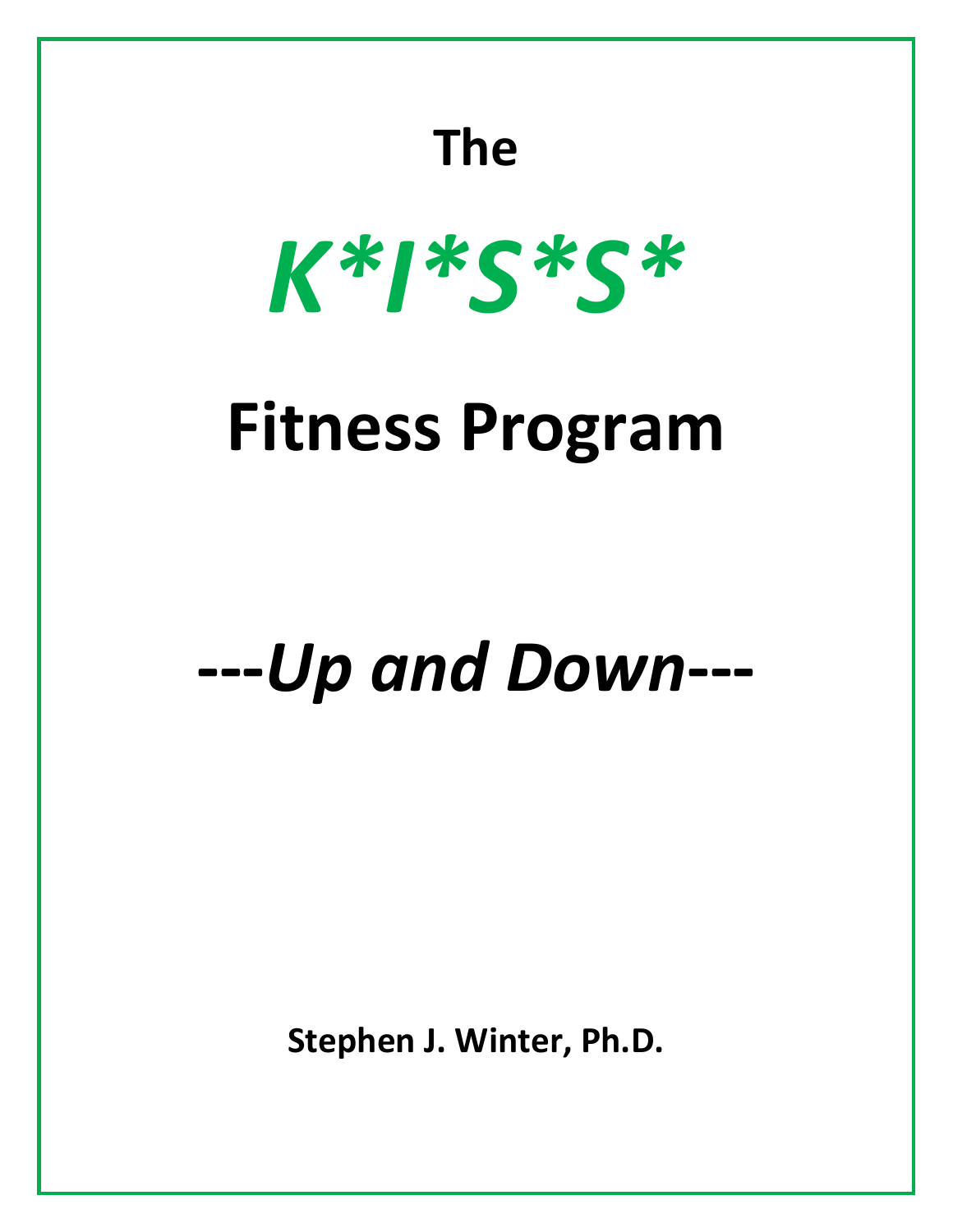### **Disclaimer**

The author is not a physician. The information presented in this report is intended to be educational in nature and is not intended as medical advice. It is designed to help you make informed decisions related to your physical fitness and should not be used as a substitute for any treatment that may have been prescribed by your doctor. If you suspect that you have a medical problem, you should seek assistance from a qualified health practitioner.

Copyright © 2014 by Stephen J. Winter

*The K\*I\*S\*S\* Fitness Program Up and Down* by Stephen J. Winter

### **THIS IS A SHARABLE DOCUMENT Email it – Post it – Print it**

You have permission to share this document with friends and colleagues as long as no changes are made and it is forwarded in its entirety.

For further information about the **K\*I\*S\*S\*** series of fitness and exercise programs, go to: [www.kissfitnessprogram.com](http://www.kissfitnessprogram.com/)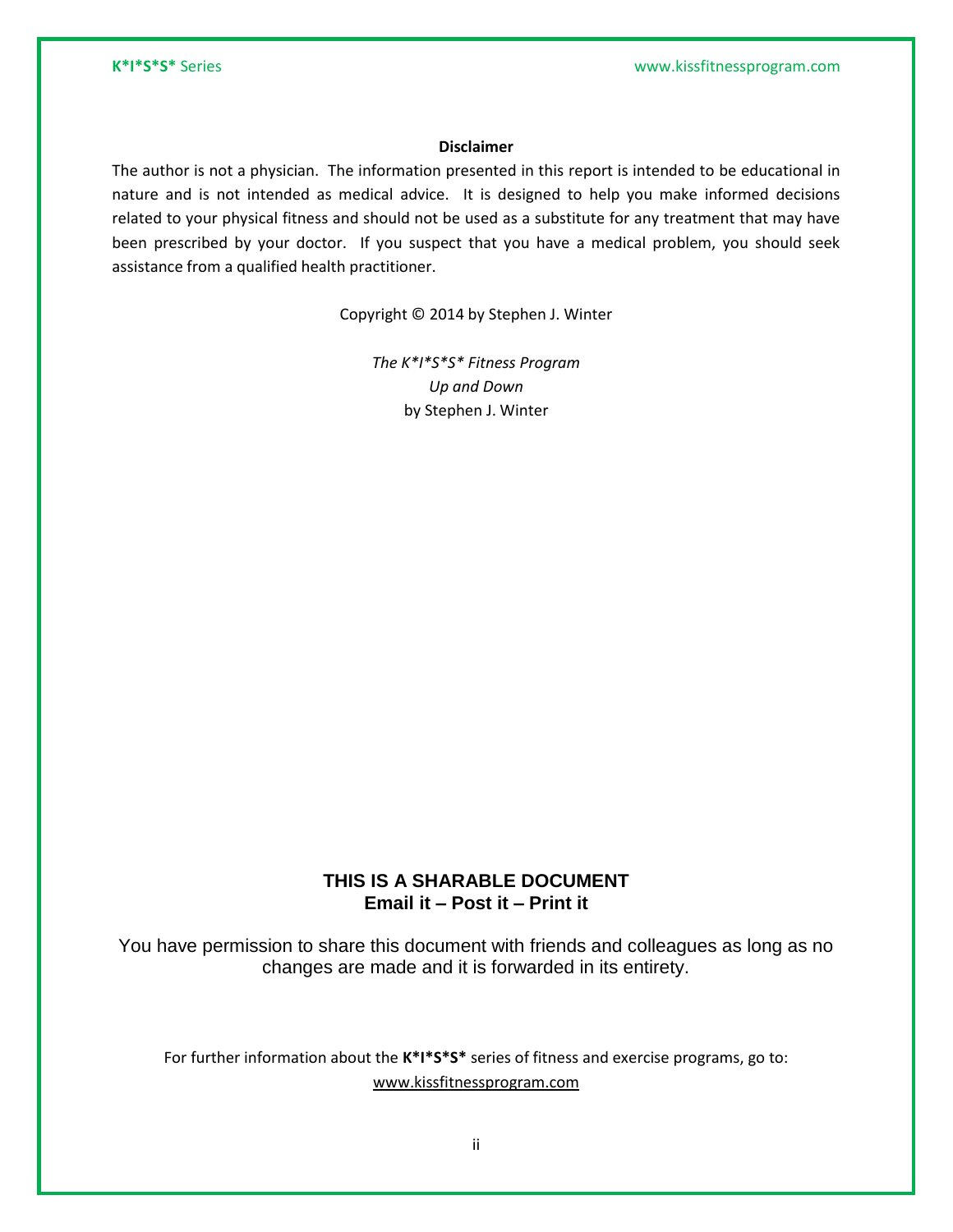# **K\*I\*S\*S\* Upper Body "Up and Down" Routine**

There is a neat way to make the normal routine of supersets in the *[K\\*I\\*S\\*S\\* Fitness Program](http://www.kissfitnessprogram.com/kiss-fitness-program.html)* significantly harder. I recommend this for the person who would like to get a **very serious workout** and for whom the standard routine isn't quite enough. This procedure is probably best applied to the upper body exercises.

Assume, for example that you are at Level 5. The "Up and Down" routine will look like this:

| Superset #1 | 3 pushups, 1 pullup   |
|-------------|-----------------------|
| Superset #2 | 6 pushups, 2 pullups  |
| Superset #3 | 9 pushups, 3 pullups  |
| Superset #4 | 12 pushups, 4 pullups |
| Superset #5 | 15 pushups, 5 pullups |
| Superset #6 | 12 pushups, 4 pullups |
| Superset #7 | 9 pushups, 3 pullups  |
| Superset #8 | 6 pushups, 2 pullups  |
| Superset #9 | 3 pushups, 1 pullup   |
|             |                       |

This works for any Level. The idea is to do the normal superset routine to your maximum Level but not stop at the hardest superset. In addition, do all the supersets **in reverse order**. With the exception of the very last superset, all supersets will be as hard as the previous one on the way down. This is **a great upper body workout!**